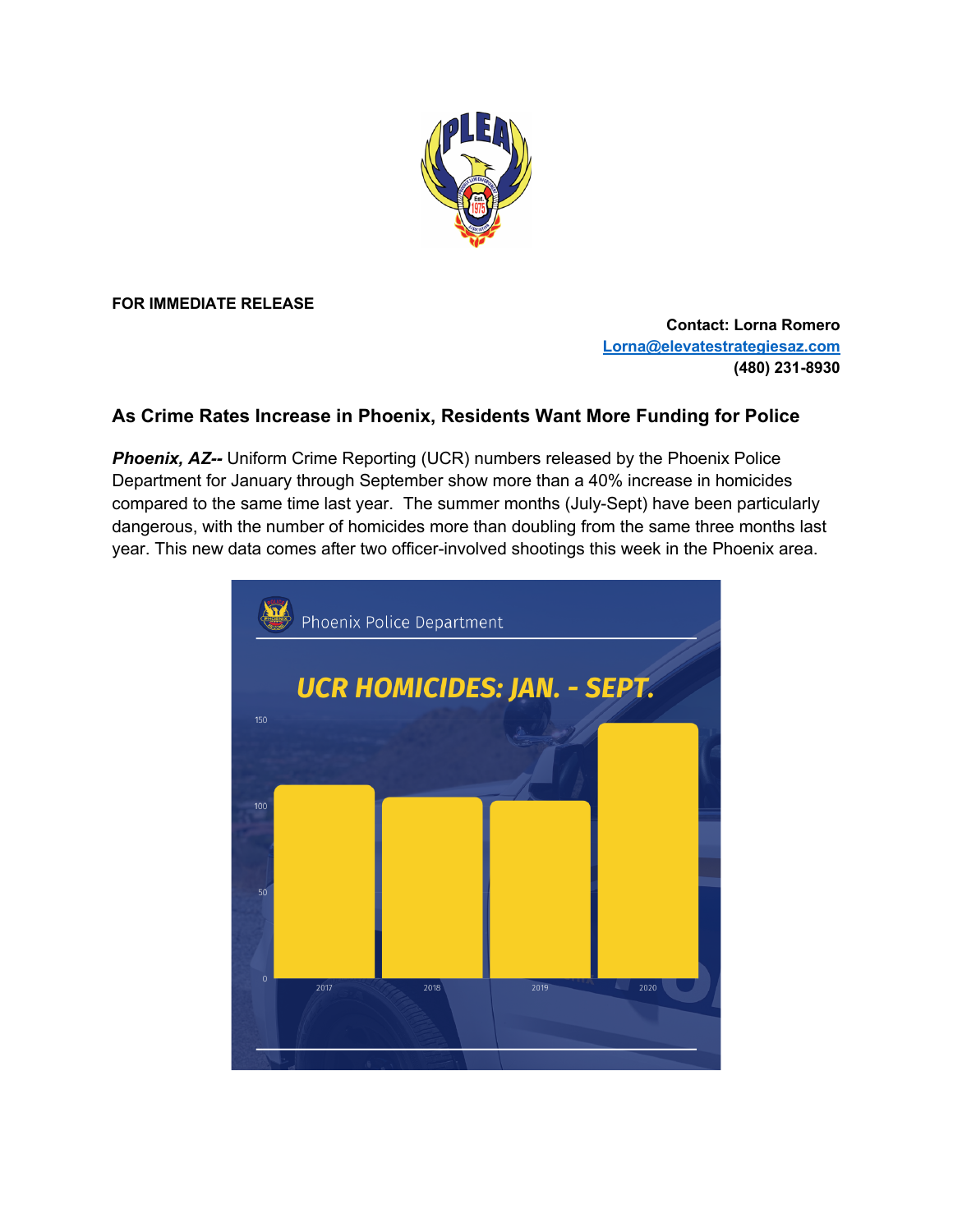The Phoenix Police Department is responding to this trend of deadly acts of gun violence, gang activity and domestic violence and Phoenix residents are noticing the increase in crime.

A recent poll by OH Predictive Insights revealed that despite recent calls for "Defunding Police," Phoenix voters actually want more funding for local police. Respondents indicated that Phoenix would be "safer" with more police officers.



Phoenix Would Be Safer With...

"Over the past year, we have seen a steady increase in assaults and homicides across the city," said Michael "Britt" London, President of PLEA. "When you couple the increased crime with the fact that our police force has remained stagnant during unprecedented growth in Phoenix, we simply do not have the manpower and resources needed for a city of this size. Our elected leaders need to listen to the voters and invest in the Phoenix Police Department."

According to the OHPI survey, 59% of voters say the department deserves an 'A' or a 'B' and nearly six in ten (58%) registered voters living in Phoenix had a favorable opinion of the Phoenix PD.